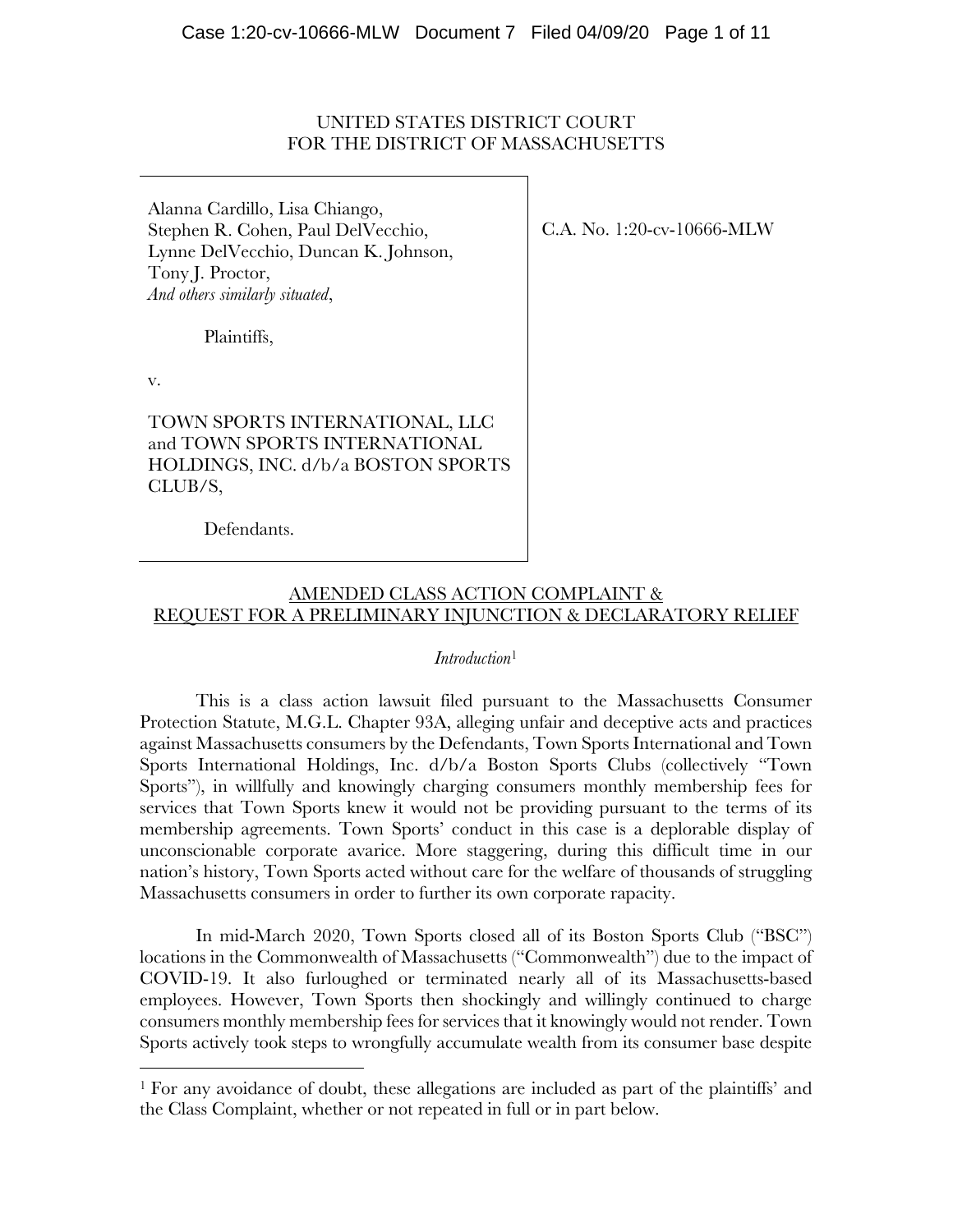### Case 1:20-cv-10666-MLW Document 7 Filed 04/09/20 Page 2 of 11

receiving a vast number of requests to cancel memberships, freeze accounts, or refund charges. Requests by consumers made to Town Sports went both unanswered and unaddressed. Instead, Town Sports charged the credit or debit cards of consumers for membership fees while fully knowing that it was unable to provide access to its Boston Sports Club ("BSC") locations and, in many instances, without regard to consumer pleas revoking any authorization to do so. Town Sports' inability to provide the services bargained for under its membership agreements, but willfully and knowingly charging consumers anyway, is a clear-cut violation of the Massachusetts Consumer Protection Statute, M.G.L. c. 93A, and also constitutes a rather sinister breach of contract in light of the financial strain felt by many of its members during this challenging and unprecedented time in our history as a country. Town Sports made it nearly (if not) impossible for consumers to cancel their memberships or avoid charges prior to entitling itself to funds from consumers to which it had no legal right.

The plaintiffs, BSC members, seek an award of compensatory damages, injunctive relief, attorneys' fees, costs, and treble damages arising out of Town Sports' violations of Chapter 93A, and other causes of action under Massachusetts law. The plaintiffs seek relief individually and on behalf of the class of consumers in Massachusetts who are similarly situated and were similarly wronged by Town Sports. Notably, Maura Healy, the Attorney General of Massachusetts has already publicly declared the conduct of Town Sports to be in violation of state law. AG Healy declared that consumers "have the right to cancel [their] contract[s] with BSC under Massachusetts law."2 In fact, on Twitter, she went so far as to say: "Make no mistake—this [Town Sports' conduct] is illegal." In a letter to Town Sports, Healey wrote "BSC has misled its members regarding their right to cancel their contracts, has continued to charge consumers who have given notice of cancellation of their contract, and has failed to make refunds within fifteen days to consumers who have cancelled. This conduct violates Massachusetts law and is completely unacceptable."3

The plaintiffs and the class they represent wholeheartedly agree.<sup>4</sup>

 $\overline{a}$ 

<sup>2</sup> *See*, *e.g.*, Boston.com (Boston Globe Media Partners, LLC), Boston Sports Clubs wouldn't let memberships be canceled during the coronavirus outbreak. Then they charged them, dated April 3, 2020. Visit article here (last visited April 9, 2020).

<sup>3</sup> *See, e.g.*, Boston.com (Boston Globe Media Partners, LLC), Read the letter Maura Healey wrote to the CEO of Boston Sports Clubs over charging members while closed, dated April 7, 2020, Visit article here (last visited April 9, 2020).

<sup>4</sup> Numerous health and fitness chains and businesses have, of their own volition announced that membership charges will be suspended at the outset of COVID-19 shutdowns. *See, e.g.*, Equinox, Visit site here (stating "Your membership will be put on freeze at no cost as of the day the club closed. No further action is required to freeze"); Planet Fitness, Visit site here ("Out of an abundance of caution, all of our clubs have closed until further notice. As your long-term partner in fitness, we have proactively frozen all memberships on your behalf, and you will not be charged any fees during this time"); Barry's Boot Camp, Visit site here ("For any existing reservations, we will return these classes to your account. Additionally, all class packages and memberships will be adjusted to reflect the duration of these closures").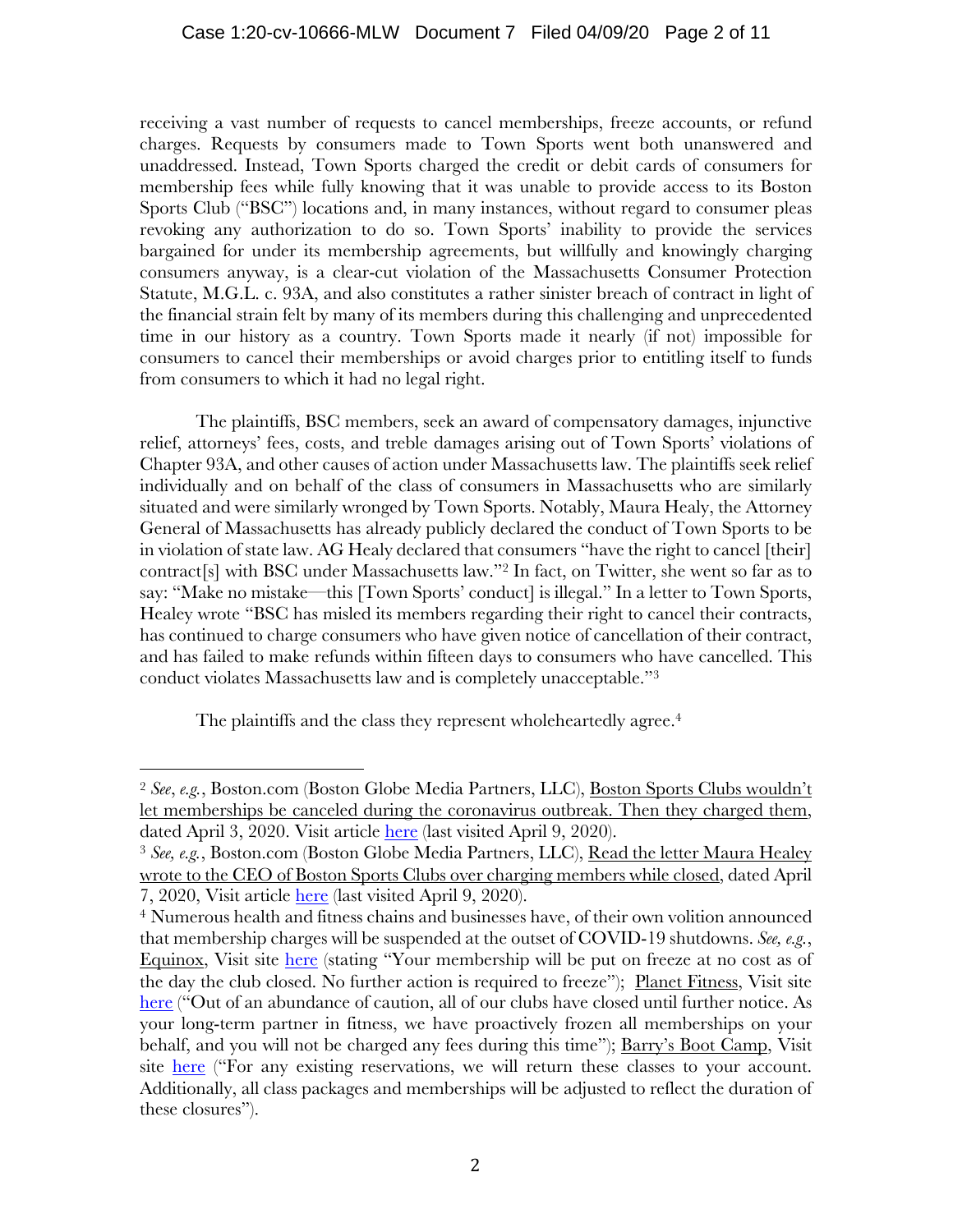### I. THE CLASS & FACTUAL ALLEGATIONS

1. On reliable information and belief, based on a number of news reports, public social media postings, hundreds of personal accounts, consumer reports filed with the Attorney General's Office, statements made by public officials, and the plaintiffs' experiences, nearly all – if not all – of the members of any BSC in the Commonwealth of Massachusetts were charged monthly membership fees on or about April 1, 2020 by Town Sports, despite all of its locations having been closed weeks prior. Town Sports also made it virtually impossible for members to contact it, thus rendering them unable to cancel or suspend their memberships before Town Sports charged their personal credit and/or debit cards, or deducted money from their bank accounts. Accordingly, the plaintiffs bring this action on their own behalf and on behalf of:

> All persons in Massachusetts who were charged fees by Town Sports for club membership or services for any period on or after March 16, 2020 in which services were not provided.

The time period described above, through the time clubs resume services to members, will be referred to as the "Class Period." Such similarly situated persons as the plaintiffs are hereinafter referred to collectively as the "Class" or "Class Members."

- 2. Pursuant to M.G.L. c. 93, Section 82, consumers have a statutory right to cancel gym memberships when a seller "substantially changes the operation of a health club or location." *Id.*
- 3. Section 82 further provides: "All monies paid by the buyer pursuant to a contract for health club services which has been cancelled for one of the reasons contained in this section shall be refunded to the buyer or his estate within fifteen days of the seller's receipt of such notice of cancellation . . ." *Id.*
- 4. Pursuant to M.G.L. c. 93, Section 86, "Any buyer who has suffered any injury as a result of a violation of sections seventy-eight to eighty-eight, inclusive, or the attorney general, may bring an action for recovery of damages or other relief, including injunctive relief, multiple damages and attorney's fees, as and to the extent provided for under chapter ninety-three A." *Id.*
- 5. Section 86 also makes it clear that Chapter 93 does not limit the remedies consumers may seek against health clubs: "Nothing in sections seventy-eight to eighty-eight, inclusive, shall be construed so as to nullify or impair any right or rights which a buyer may have against a seller at common law, by statute, or otherwise. The provisions of said sections seventy-eight to eighty-eight, inclusive, are not exclusive and do not relieve the seller or his assignees or the contracts subject to said sections from compliance with all other applicable provisions of law." *Id.*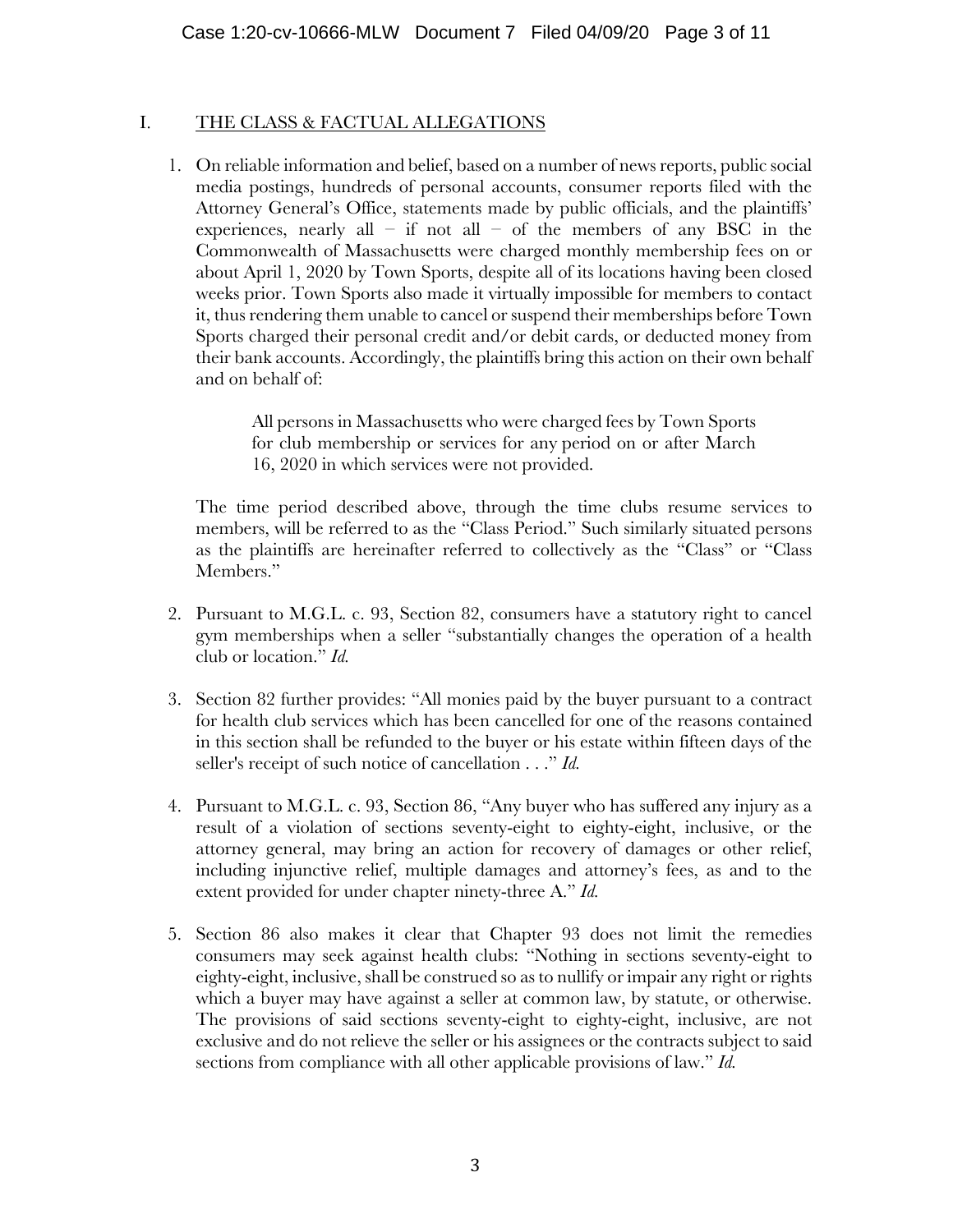- 6. During the Class Period, on or about March 16, 2020, Town Sports closed all of its locations in the Commonwealth. Town Sports sent multiple notices of closure to consumers, but did not provide them with a viable method of cancelling or suspending their memberships. In fact, Town Sports effectively furloughed (indefinitely) or terminated its entire work force in Massachusetts, depriving consumers of any meaningful way to cancel their memberships before Town Sports charged them fees relating to monthly memberships or for other services not rendered.
- 7. Regardless of the issues concerning notice or cancellations, Town Sports knowingly charged consumers membership fees when it was unable to provide access to its facilities or the services that were bargained for, which is, by itself, a violation of Chapter 93A.
- 8. For substantially all of its Massachusetts members, including the plaintiffs, Town Sports collects monthly membership and other fees by automatic payments deducted from the member's credit card or bank accounts pursuant to membership agreements that Town Sports requires its members to enter into.
- 9. In mid-March of 2020, Town Sports knew that it would not be able to provide health club services to any Massachusetts consumer due to COVID-19 related concerns and orders in exchange for any automatic payments taken from members' credit card or bank accounts because its locations were closed.
- 10. Town Sports knowingly and willfully engaged in unfair and deceptive practices, in violation of M.G.L. c. 93A, Section 2, by initiating and accepting automatic payments for services that it knew it would not provide, including those charged to and received by the plaintiffs.
- 11. Town Sports knowingly and willfully engaged in unfair and deceptive practices, in violation of M.G.L. c. 93A, Section 2, by hindering or outright preventing consumers from cancelling or suspending their memberships. In fact, for the first time on April 1, 2020 (the very same day that monthly fees were charged), in a backdated email, Town Sports provided an email address for consumers to use in order to "pass up" the opportunity to upgrade and, instead, freeze their accounts. Prior to that time, members were told that Town Sports would "address all membership-related concerns once our gyms are operating."
- 12. On April 8, 2020, after the initiation of this lawsuit, Town Sports informed its members that it would voluntarily freeze all accounts. However, it refused to issue refunds except to the four original named plaintiffs, which it did only after this lawsuit was filed. When asked to issue refunds to all aggrieved members, as requested in the plaintiffs' demand letter, Town Sports refused. Forcing a consumer into litigation in order to obtain a refund due to them is a knowing and willful violation of Chapter 93A, as it is both unfair and deceptive.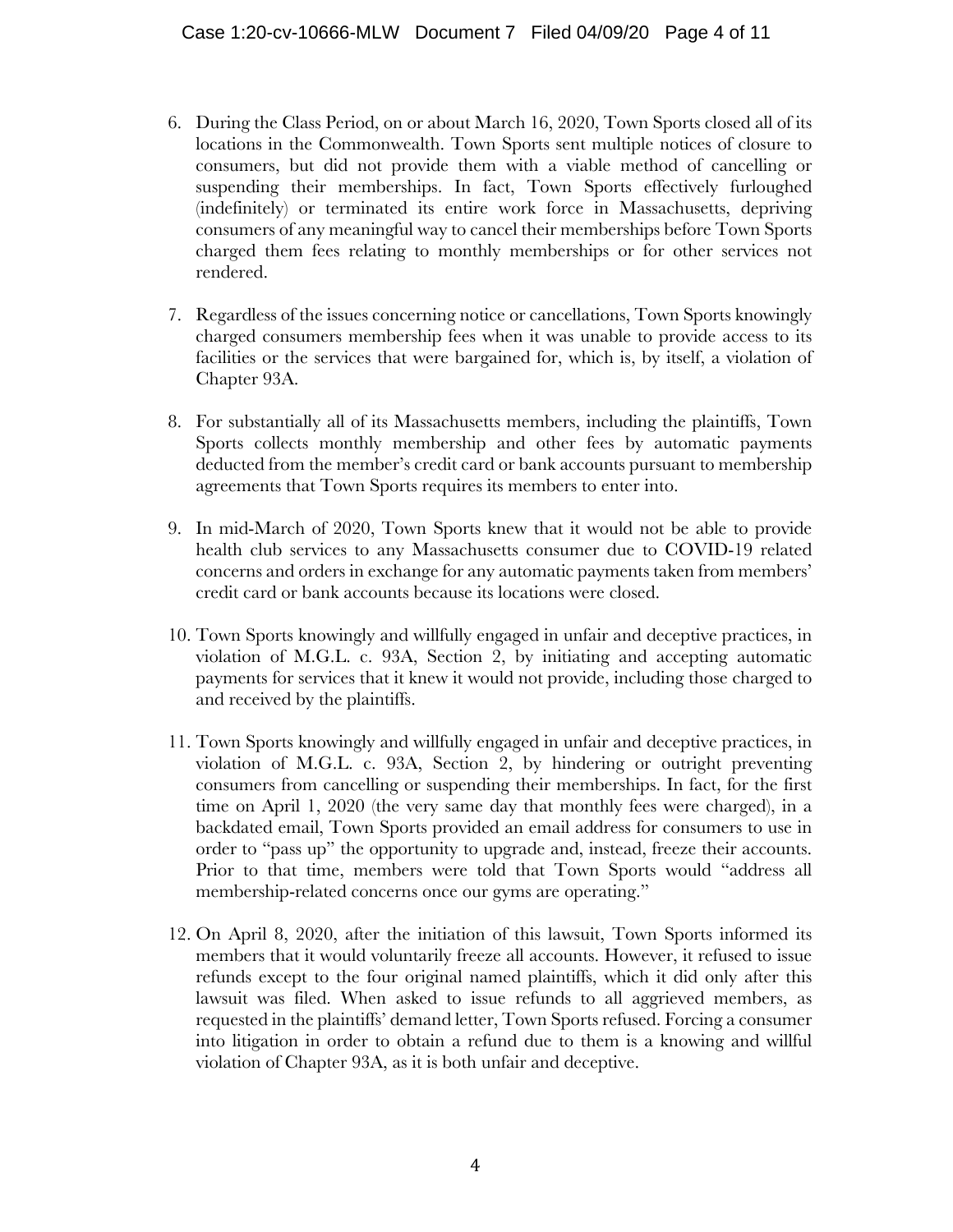- 13. Town Sports is currently aware of the identities of all Class Members in the Commonwealth and its business records can identify the Class with ease. However, on information and belief, there are/were thousands of BSC members in Massachusetts during the Class Period and each of those individuals would, therefore, qualify as Class Members. Undersigned counsel is aware of, or has already been contacted by, hundreds of Class Members seeking relief.
- 14. For this reason, the Class is so numerous that joinder of all Class Members would be impracticable. It is believed that most of these individuals would not likely file individual suits because they lack either adequate financial resources, access to attorneys or the courts, knowledge of their legal rights, or because the amount at issue for some would discourage them when compared to the cost of bringing an individual action. For this reason, a class action would quite obviously be an efficient mechanism for resolution of the claims of the Class.
- 15. There exist numerous common questions of both law and fact, including that Town Sports knowingly and intentionally, in violation of law, charged consumers membership fees knowing that those members could not access its facilities. This was done willfully and intentionally in an effort to obtain money for its own corporate gain without providing the bargained for benefit under its membership agreements.
- 16. Town Sports also acted knowingly when hindering or preventing consumers from contacting it to cancel or suspend their memberships, an entitlement they are due under the law.
- 17. Town Sports also charged many members fees for the same services (never provided) multiple times.
- 18. These questions of law and fact in this matter between the Class Members are essentially identical. Any defenses raised by Town Sports, including that their conduct did not violate Massachusetts law, would be common to the plaintiffs and all Class Members.
- 19. The claims of the plaintiffs are typical of the claims of the Class, because each Class Member was subject to and victimized by the same unlawful conduct of Town Sports in essentially the same manner.
- 20. The plaintiffs are represented by seasoned litigation counsel, who are experienced in class action litigation and, in particular, in litigating claims under M.G.L. c. 93A (and its insurance counterpart, Chapter 176D).
- 21. The prosecution of separate actions against Town Sports would be a waste of judicial resources, and the resources of the Class Members. It would also create a risk of inconsistent or varying adjudications with respect to individual members of the Class, which would establish incompatible standards of conduct for Town Sports. In addition, adjudications with respect to individual members of the Class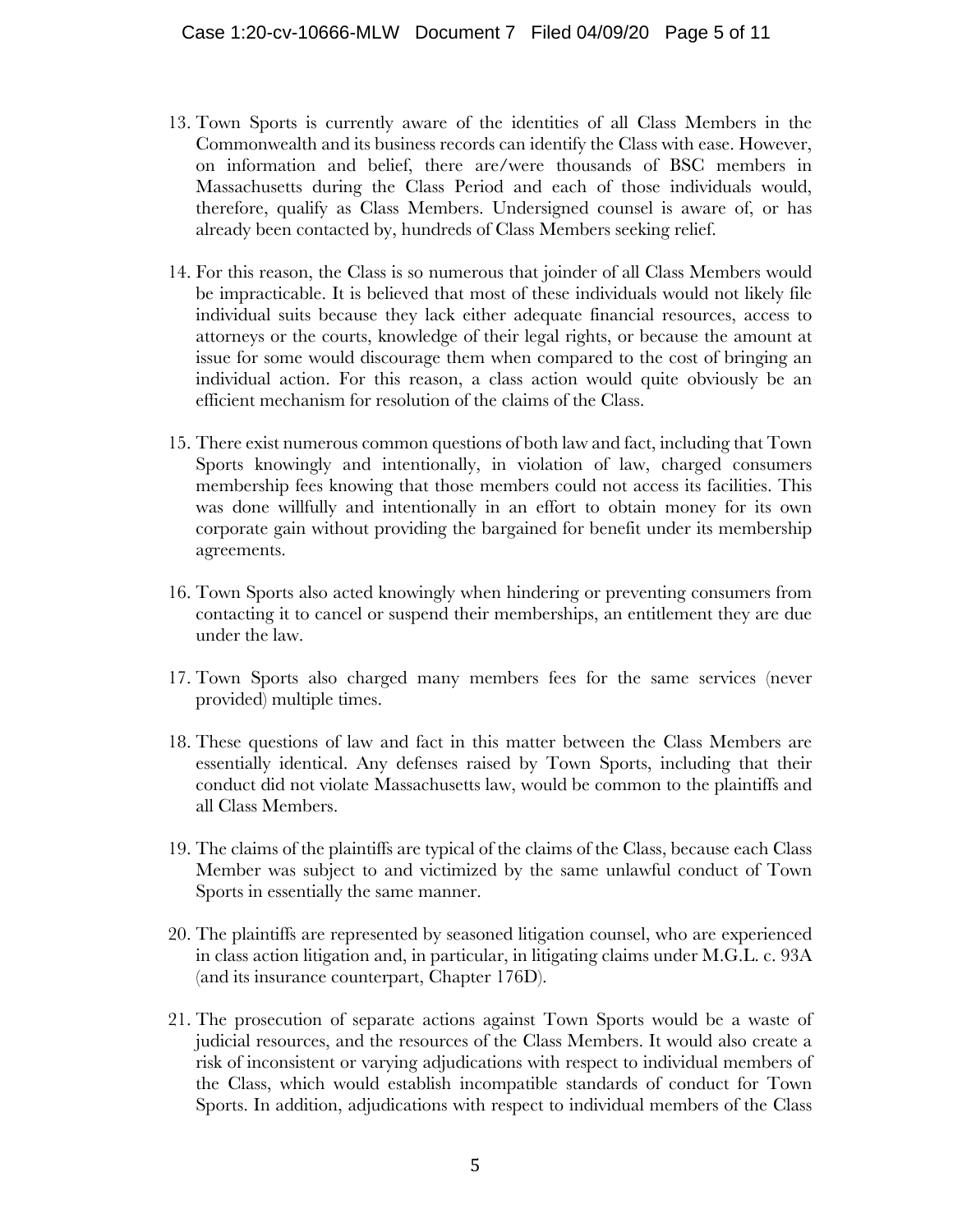could, as a practical matter, be dispositive of the interests of all the other members of the Class not parties to such adjudications, or could substantially impede or impair their ability to protect their interests.

- 22. Questions of law or fact common to the members of the Class predominate over any questions affecting only individual Class Members. A class action is therefore superior to other available methods for the fair and efficient adjudication of the controversy. Facts not common to the Class are immaterial to resolving the common legal questions whether Town Sports' conduct violated Massachusetts law. There will be no difficulty in managing this case as a class action. In fact, this is the quintessential example of when class action relief is appropriate.
- 23. The members of the Class are known to Town Sports and are readily identifiable through their records. Upon information and belief, there are thousands of Class Members in Massachusetts.
- 24. Many of the members of the Class are in financial situations that prohibit them from adequately vindicating their rights in full, particularly under the circumstances presently facing our nation.
- 25. In sum, the plaintiffs bring this action on behalf of themselves, and on behalf of all others similarly situated in Massachusetts who have been wronged by Town Sports through it charging membership fees after BSC locations closed in conjunction with COVID-19 concerns and orders, so long as those individuals fall within the Class Period. The plaintiffs also bring this action on behalf of a sub-class of individuals who attempted to cancel their memberships or other services with Town Sports but were not able to do so, so long as those individuals fall within the Class Period.
- 26. The plaintiffs bring this action on behalf of themselves, and on behalf of all others similarly situated as described above, pursuant to M.G.L. c. 93A, and under common law theories of breach of contract and unjust enrichment.
- 27. This class undoubtedly satisfies the requirements of Federal Rule of Civil Procedure 23, as numerosity, commonality, and typicality have been satisfied. Finally, the class representatives and class counsel will fairly and adequately protect the interests of the class.
- 28. The plaintiffs seek an award of compensatory damages, injunctive relief, attorneys' fees, costs, and treble damages arising out of Town Sports' violations of Chapter 93A, and other causes of action under Massachusetts law, and any and all other relief to which they, and the Class, are legally entitled.

# II. THE PARTIES, JURISDICTION & VENUE

29. Plaintiffs Paul DelVecchio and Lynne DelVecchio are citizens and residents of the Commonwealth of Massachusetts who reside in Suffolk County. They joined the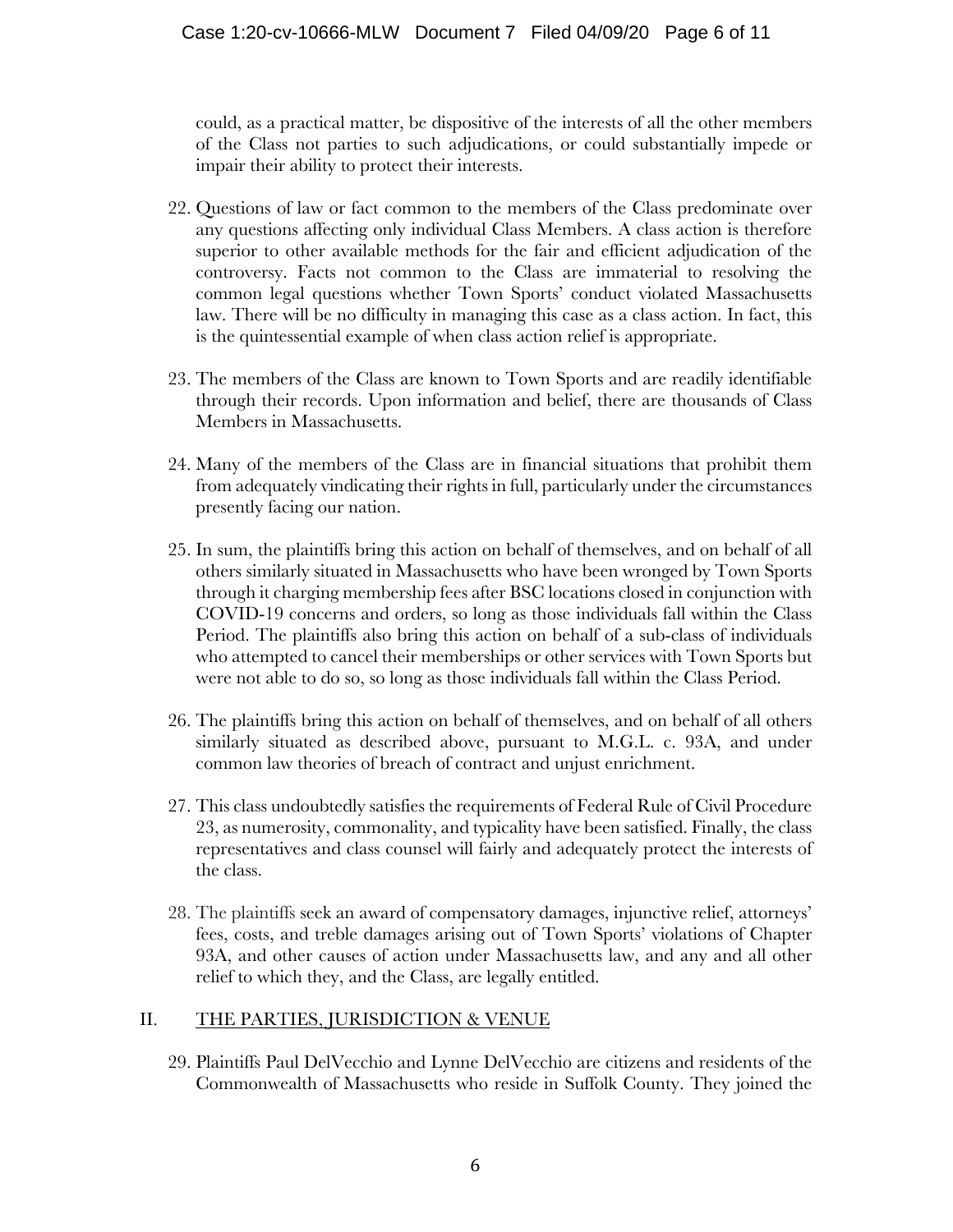BSC in 2018. Town Sports charged Paul and Lynne for membership fees on April 1, 2020.

- 30. Plaintiff Duncan K. Johnson is a citizen and resident of the Commonwealth of Massachusetts who resides in Suffolk County. He joined the BSC in 2018. Town Sports charged Duncan for membership fees on April 1, 2020. After the initiation of this lawsuit, Town Sports refunded Duncan for fees charged on April 1, 2020. It did not refund him for any fees associated with the period of time from March 16, 2020 through March 31, 2020.
- 31. Plaintiff Tony Proctor is a citizen and resident of the Commonwealth of Massachusetts who resides in Norfolk County. He joined the BSC in 2019. Town Sports charged Tony for membership fees on April 1, 2020. After the initiation of this lawsuit, Town Sports refunded Mr. Proctor for fees charged on April 1, 2020. It did not refund him for any fees associated with the period of time from March 16, 2020 through March 31, 2020.
- 32. Plaintiff Alanna Cardillo is a citizen and resident of the Commonwealth of Massachusetts who resides in Middlesex County. She joined the BSC in 2019. Ms. Cardillo inquired in March 2020 about cancelling or placing her membership on hold. She received only an automated response. Town Sports charged Alanna for membership fees on April 1, 2020. Alanna wrote to them on April 6, 2020 requesting to cancel her membership and received no response from Town Sports. She has not received any refunds. Notably, on March 16, 2020, the day prior to closures, Alanna checked-in to the gym in Medford. At no time did staff inform her of her options to cancel or freeze her membership. There were also no signs indicating closures. Later that evening, she noticed that it was posted on the BSC website that they would be closing the next day.
- 33. Plaintiff Stephen R. Cohen is a citizen and resident of the Commonwealth of Massachusetts who resides in Middlesex County. He is an eighty-year-old retired dentist and has been a BSC member for many years. On March 25, 2020, Mr. Cohen was charged \$420 for training sessions to occur in April that BSC knowingly could not provide. Town Sports also charged Stephen for membership fees on April 1, 2020. He has not received any refunds.
- 34. Plaintiff Lisa Chiango is a citizen and resident of the Commonwealth of Massachusetts who resides in Middlesex County. She is Deafblind and has been a BSC member for many years, but she was unable to navigate their website to cancel her membership because it was not equipped to accommodate her disability, nor was the information made available to her so that she could effectively cancel prior to April. Town Sports charged Lisa for membership fees on April 1, 2020. She has not received any refunds.
- 35. Jurisdiction is proper under 28 U.S.C. § 1332(d)(2) and (a)(1), as there is diversity between the parties and the amount in controversy, with thousands of Class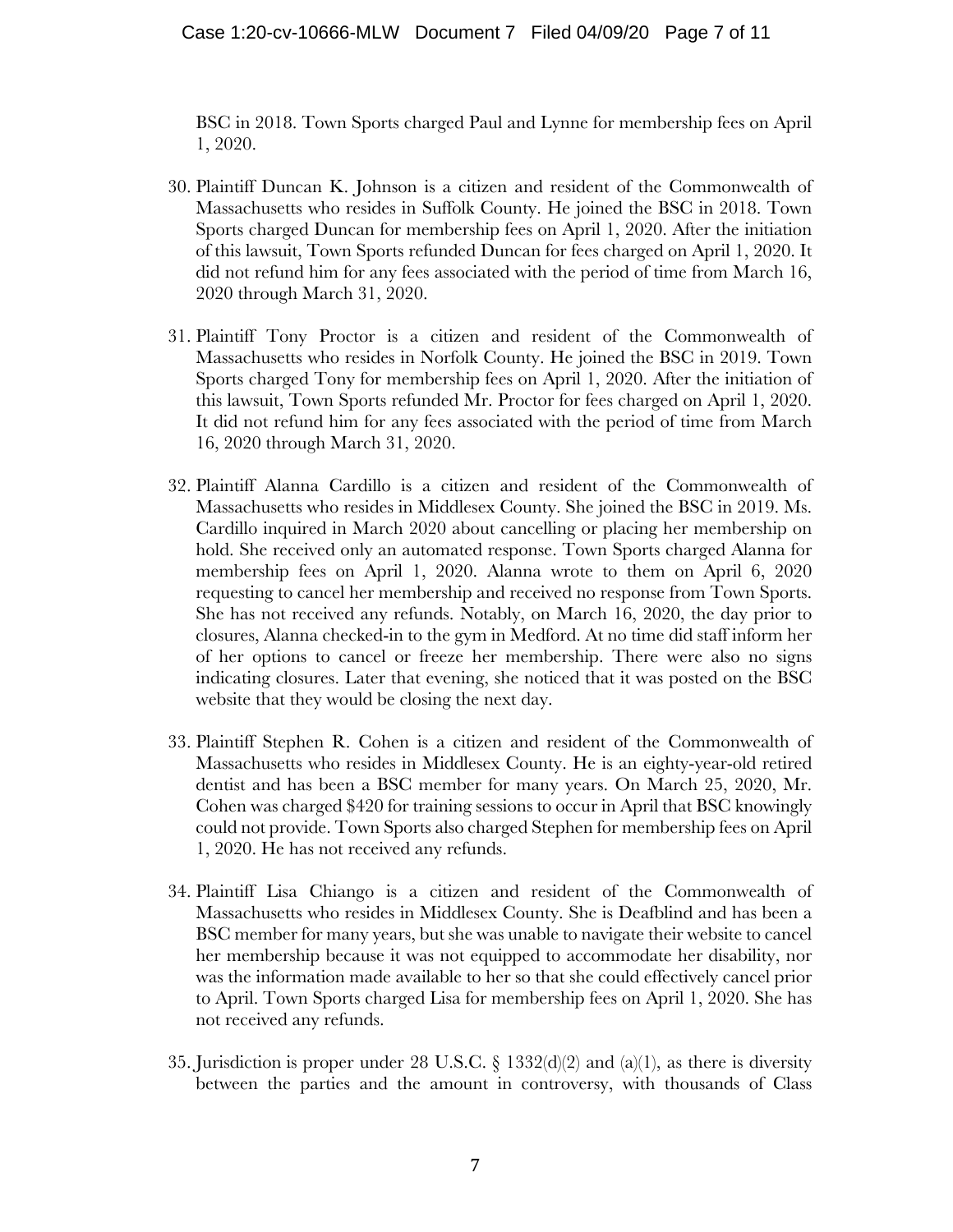Members having been wrongfully charged membership fees, many in the hundreds of dollars, far exceeds the \$5,000,000 threshold.

- 36. Venue is proper under 28 U.S.C. § 1391(b), as a substantial part of the events or omissions giving rise to the claim occurred in Massachusetts.
- 37. Defendant Town Sports International, LLC is a foreign limited liability company with its primary business being the running and operating of gyms under the brands New York Sports Clubs, Boston Sports Clubs, Washington Sports Clubs, and Philadelphia Sports Clubs, and which has a principal place of business located at 5 Penn Plaza, 4th Floor, New York, New York 10001, where its assets are accumulated and kept.
- 38. Defendant Town Sports International Holdings, Inc. d/b/a Boston Sports Club/s is a foreign corporation incorporated in Delaware with its primary business being the running and operating of gyms under the brands New York Sports Clubs, Boston Sports Clubs, Washington Sports Clubs, and Philadelphia Sports Clubs, and which has a principal place of business located at 1001 US North Highway 1, Suite 201, Juniper, Florida 33477, where its assets are accumulated and kept.
- 39. Town Sports conducts business as a foreign entity or entities within the Commonwealth under the name "Boston Sports Clubs."
- 40. M.G.L. Chapter 93A does not require that a demand letter be served if and when the "Respondent/s" do not keep their assets within the Commonwealth. Such is the case here, as Town Sports – under both corporate forms described above – retains its assets outside of Massachusetts. Further, neither of the Defendant corporations described in the preceding paragraphs are domestic entities. Regardless, demand letters have been mailed nonetheless and the plaintiffs' demand has been rejected by Town Sports, rendering any questions as to this issue moot and the plaintiffs' obligations satisfied.

# III. COUNTS

Count 1 – Violations of Massachusetts Consumer Protection Statute

- 41. The plaintiffs repeat and reallege the preceding paragraphs of this Complaint as if fully set forth herein.
- 42. Town Sports conduct as described above constitutes an unfair and/or deceptive act or practice that caused harm to consumers, including the plaintiffs and the Class Members. Town Sports' actions constitute "unfair and deceptive practices" because it charged customers' accounts knowing that it was not providing services, and because it did not provide a means for customers to cancel or freeze their accounts.
- 43. Town Sports wrongful conduct was both willful and knowing.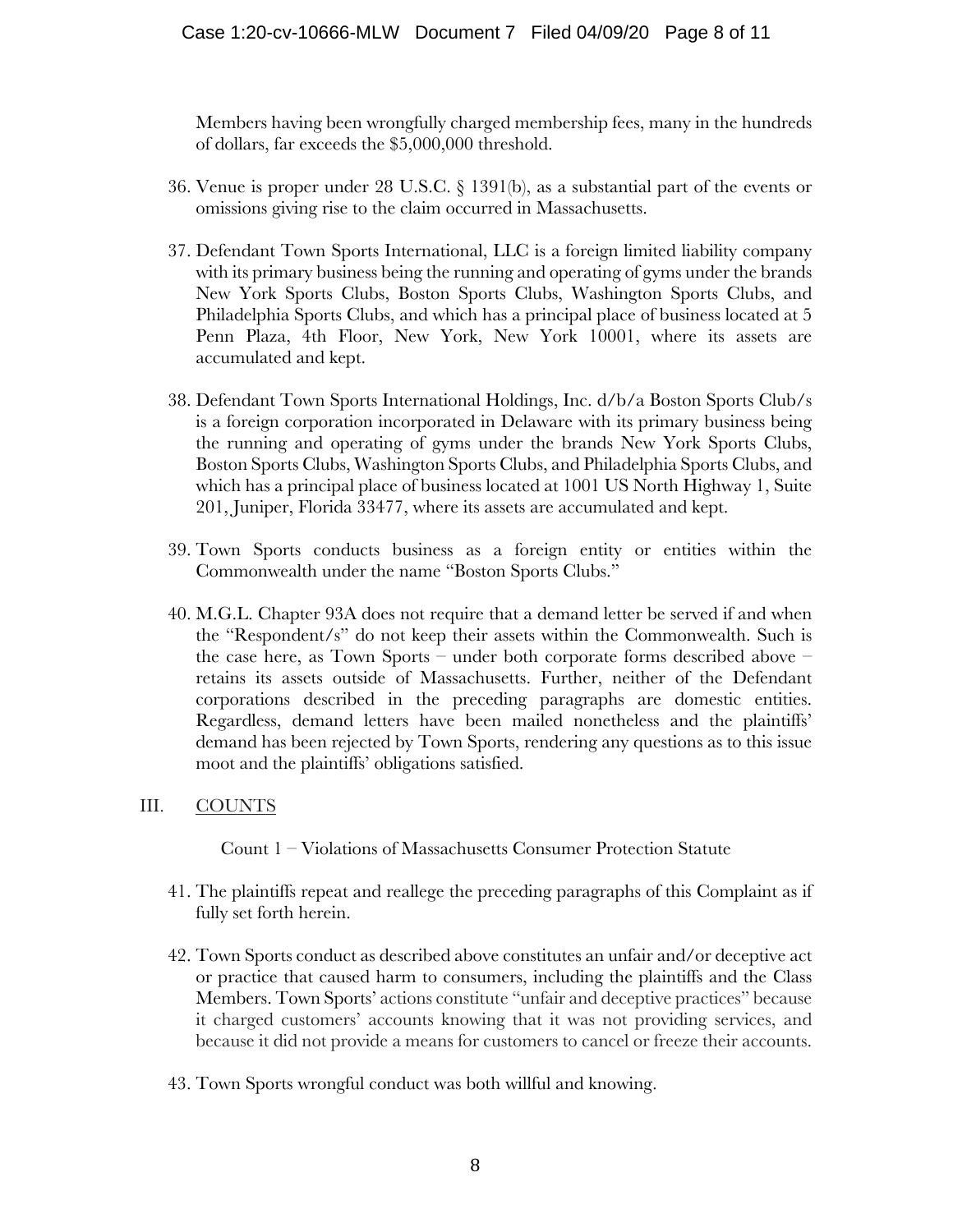#### Case 1:20-cv-10666-MLW Document 7 Filed 04/09/20 Page 9 of 11

WHEREFORE, the plaintiffs and the Class seek compensatory damages, restitution, statutory trebling of damages, attorneys' fees, costs, and any and all other relief to which they are entitled or that can be rewarded to the fullest extent of the law.

#### Count 2 – Breach of Contract

- 44. The plaintiffs repeat and reallege the preceding paragraphs of this Complaint as if fully set forth herein.
- 45. The parties had a contract whereby the plaintiffs and the Class paid membership fees in exchange for access to services that included the ability to access physical gym locations knows as Boston Sports Clubs.
- 46. The contract between the parties was for good and valuable consideration.
- 47. Town Sports breached its obligations under the contract with the plaintiffs and the Class by charging membership fees without being able to provide access to its facilities.
- 48. As a result of Town Sports conduct, the plaintiffs and the Class suffered harm.

WHEREFORE, the plaintiffs and the Class seek contract damages, restitution, attorneys' fees, costs, and any and all other relief to which they are entitled or that can be rewarded to the fullest extent of the law.

#### Count 3 – Unjust Enrichment

- 49. The plaintiffs repeat and reallege the preceding paragraphs of this Complaint as if fully set forth herein.
- 50. Town Sports willful and knowing conduct as described above has caused them to be unjustly enriched.
- 51. As a result of Town Sports conduct, the plaintiffs and the Class suffered harm.

WHEREFORE, the plaintiffs and the Class seek damages, restitution, attorneys' fees, costs, and any and all other relief to which they are entitled or that can be rewarded to the fullest extent of the law.

Count 4 – Request for Declaratory Relief and Injunction

- 52. The plaintiffs repeat and reallege the preceding paragraphs of this Complaint as if fully set forth herein.
- 53. Town Sports has violated willfully and knowingly the provisions of the Massachusetts Consumer Protection Statute.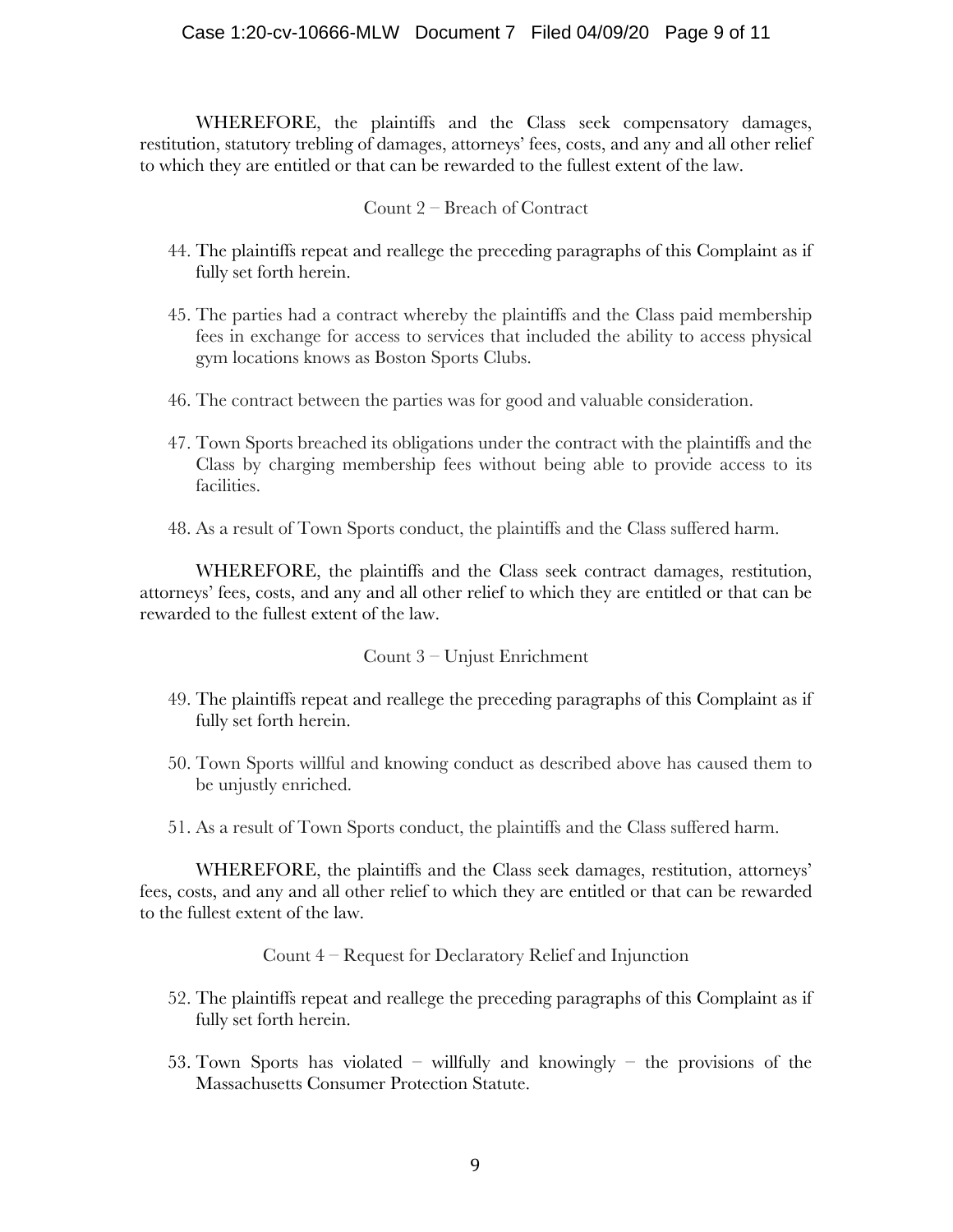- 54. The plaintiffs and Class seek a declaratory judgment that Town Sports has violated M.G.L. c. 93A and must pay back all fees charged during the Class Period, with interest, and the award of attorneys' fees, costs, and that the award trebled.
- 55. The plaintiffs and Class seek injunctive relief that Town Sports be ordered not to charge any further membership fees without obtaining an express authorization from consumers to do so, and that Town Sports must provide a reasonable method for consumers to cancel or suspend their memberships, which will be honored and reviewed prior to any further fees being charged.
- 56. There is a high likelihood that the plaintiffs and Class prevail on the merits and the plaintiffs and Class, during these unprecedented times, will suffer irreparable harm if Town Sports is able to continue with these illegal practices and if Town Sports is not enjoined from dissipating the funds taken from the plaintiffs and the Plaintiff Class.
- 57. Public policy strongly favors this issuance of a declaratory judgment and injunctive relief in this instance.

WHEREFORE, the plaintiffs and the Class seek declaratory and injunctive relief as provided above, and any and all other relief, including compensatory damages, restitution, statutory trebling of damages, attorneys' fees, costs, and any and all other relief to which they are entitled or that can be rewarded to the fullest extent of the law.

# IV. JURY DEMAND

The plaintiffs and Class demand a trial by jury on all counts so triable.

# V. PRAYER FOR RELIEF

The plaintiffs and Class respectfully request that this Court:

(1) Enter a declaratory judgment that Town Sports has violated – willfully and knowingly – the provisions of the Massachusetts Consumer Protection Statute;

(2) Enjoin Town Sports from charging any further membership fees while its locations are closed without obtaining express authorization from consumers, and order that it must provide a reasonable method for consumers to cancel or suspend their memberships which will be reviewed and honored;

(3) Award the plaintiffs and the Class damages, restitution, statutory trebling of damages, attorneys' fees, costs, and any and all other relief to which they are entitled to the fullest extent of the law.